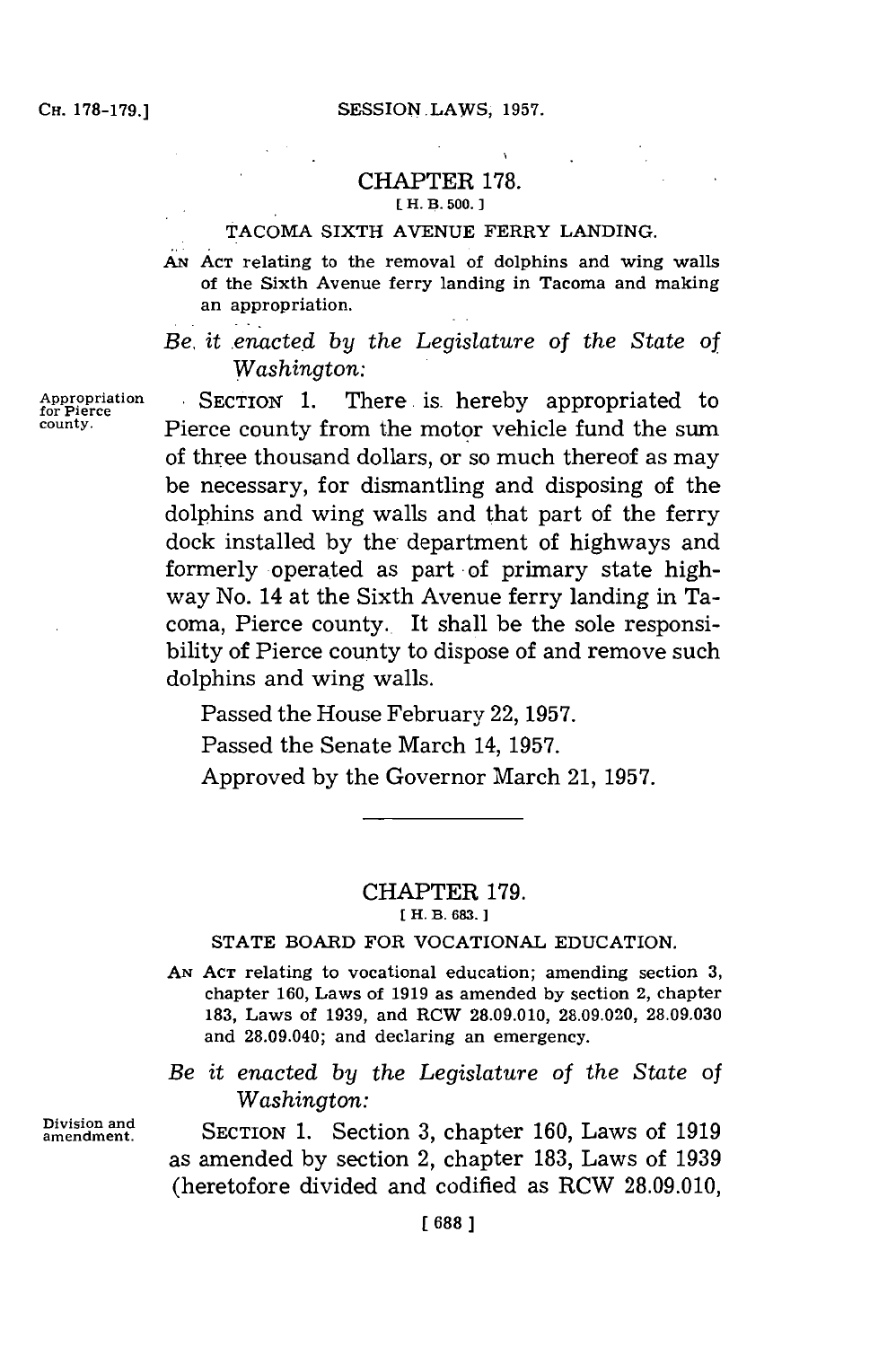**[CH. 179.**

**28.09.020, 28.09.030** and 28.09.040) is divided and amended as set forth in sections 2 through **5** of this act.

SEC. 2.  $(RCW 28.09.010)$  There is created a state  $RCW 28.09.010$ board for vocational education to serve as the agency **out amend-ment.** of the state for the administration of vocational education. The state board for vocational education shall consist of the members of the state board of education. It shall select one of its number as chairman, may appoint an executive officer or a secretary, or both, as it deems necessary, and may designate the chairman or any member, or an employee, as disbursing officer for the board. Meetings of the board may be held at the call of the chairman or a majority of the members of the board.

SEC. 3. (RCW 28.09.020) The state board for vo-  $R^{CW}$  28.09.020 cational education shall have authority to administer **Vocational education, Au**any legislation enacted **by** the legislature in pursuance of the aims and purposes of any acts of congress insofar as the provisions thereof may apply to the administration of vocational education in this state. It shall have full power to cooperate with the common schools, the institutions of higher education and any department or division of the state government or of any county or municipal corporation thereof, in establishing and maintaining instruction in vocational education in accordance with the provisions of any acts of congress and legislation enacted **by** the legislature in pursuance thereof. It shall have power to administer the funds provided **by** the federal government, and **by** the state under the provisions of any federal acts and of the acts passed **by** the legislature for the promotion of vocational education in agricultural subjects, trade and industrial subjects, distributive education subjects, home economics subjects, training for public service, and the rehabilitation of handicapped persons.

**enacted with-**

**thority to administer funds.**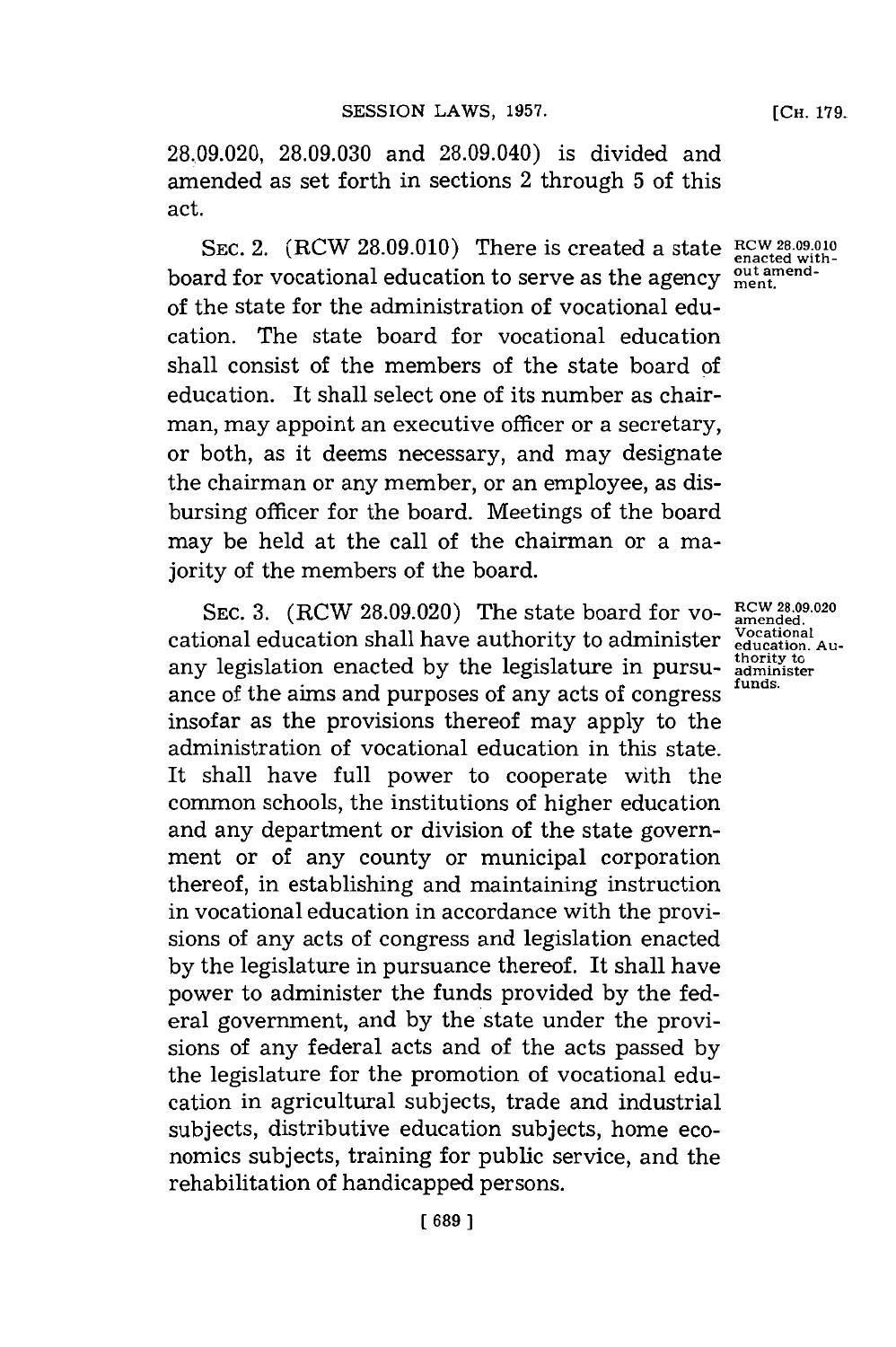**RCW 28.09.030 enacted without amendment.**

**SEC.** 4. (RCW **28.09.030)** The state board for vocational education may formulate plans for the promotion of vocational education in such subjects as are to be taught under its direction and provide for the preparation of the teachers of such subjects. It may appoint and fix the compensation and tenure of such employees as it may deem necessary to administer its duties and to pay compensation and other necessary expenses of administration from funds appropriated for that purpose. It may contract with teacher training institutions to furnish all or any part of the administrative, supervisory, clerical and teacher training services authorized. It may make investigations relating to vocational education. It may promote and aid in the establishment, **by** school districts or institutions, of schools, departments, or classes giving training in agricultural subjects, trade and industrial subjects, distributive education subjects, and home economics, and cooperate with such school districts or institutions in the maintenance of said schools, departments, or classes.

**RCW 28.09.040 enacted with - out amendment.**

**SEC. 5.** (RCW 28.09.040) The state board for vocational education may prescribe the qualifications of the teachers, directors, and supervisors of vocational subjects in schools, or departments or classes thereof, and may provide for the certification of teachers, directors, and supervisors. It shall direct and control all instrumentalities and courses prescribed and established under its authority for the preparation of teachers, directors, and supervisors and it may maintain such classes under its own direction and control. It shall also establish and determine **by** general regulations the qualifications to be possessed **by** persons engaged in the training of vocational teachers. It shall have power to make any necessary rules and regulations to carry out the provisions of this chapter.

**Emergency.**

This act is necessary for the immediate preserva-